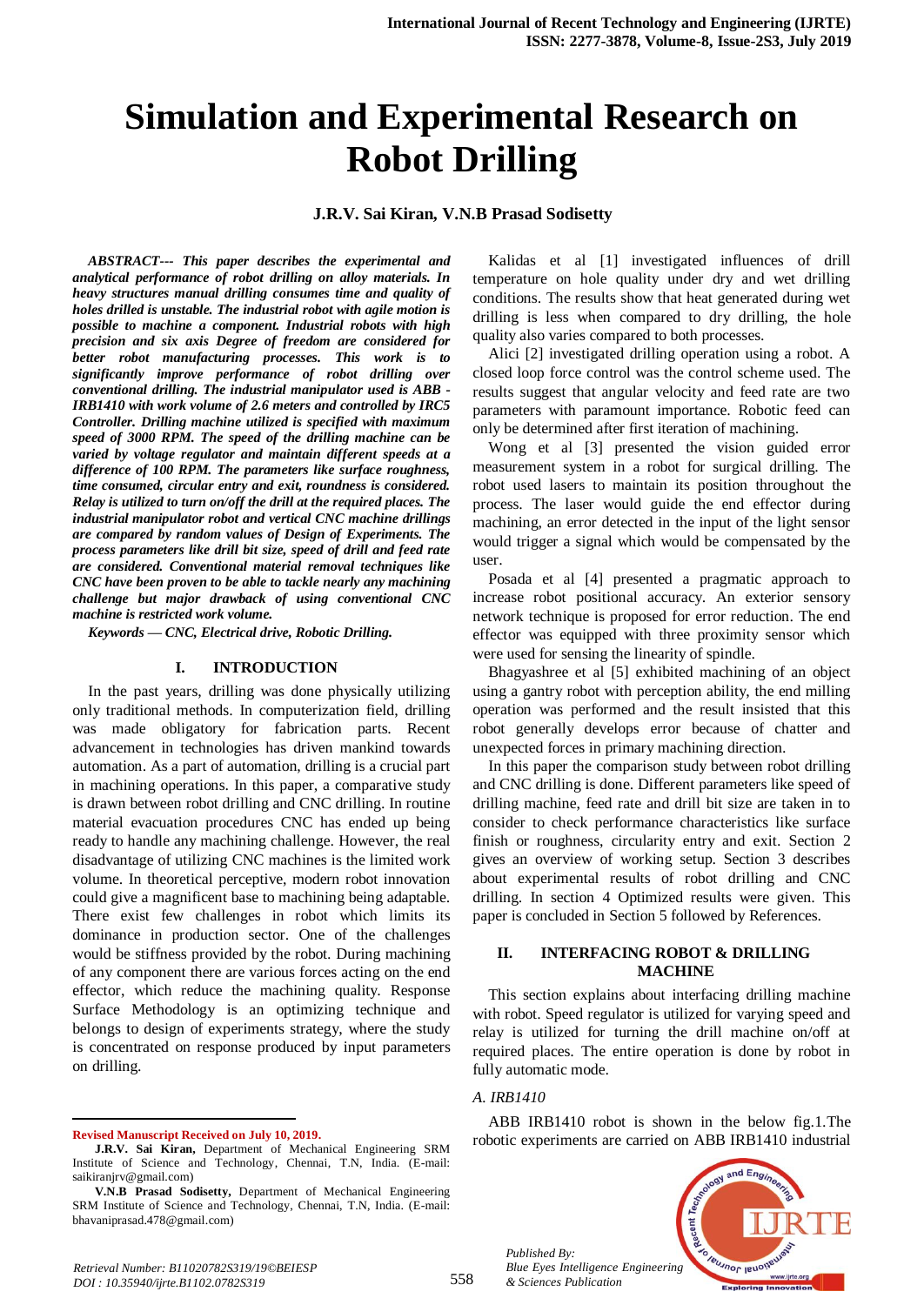manipulator with controller IRC5, it is a student edition laboratory robot which has 6-axis of motion, with a payload of 5kg. It has maximum reach volume of 1.44 meters. This robot is capable of material handling, spray painting, Arc welding etc.



**Fig. 1. Robot with Drilling Machine**

# *B. Drilling machine*

Electrical driven drill gun has a maximum spindle speed of 3000 RPM. In which drill bit size varies from 1 mm to 10 mm. The frame which holds the drilling machine is shown in below fig.2.



**Fig.2 Drilling Machine Holding Frame**

# *C. CNC Machine*

It is a 3-axis vertical machining centre which has a heavy pay load of 400Kg. Which has a reach work volume of 510 mm in X, Y, Z directions each. CNC is capable of drilling and milling operations. The machining centre has table size of 600\*350 mm. The positional accuracy is 0.001mm and a maximum spindle speed of 8000(RPM).



**Fig.3 Workpiece (AL6061) Before Operation**

# *D. Relay Module*

REES52 relay module is utilized, it is a 4-channel relay output module. It is an electronically controlled switch. Relay input specifications are 24V and 10A. Effective VCC, GND power input, can relay a separate power supply switch to on/off the power input of required component.

# *E. Regulator*

Regulator is utilized to vary the speed of drilling machine from 0 to 3000 RPM. By varying the voltage supply, the speed of drilling machine keeps on changing.

The workpiece is a rectangle shaped Al6061 is shown in fig.3, having dimensions 200mm length 50mm breadth and a thickness of 25mm is used. The workpiece used is HSS drill bit grade 42 of various diameters as mentioned below. The methodology involves experimental analysis of the machining process using industrial manipulator and vertical axis CNC machine.

In this system drilling machine is fitted with robot IRB1410. The robot manipulator end is fixed by an iron frame. A customized frame is utilized to hold the drilling machine with robot where drilling machine can be attached and detached. Input and Output signals from robot are utilized to on and off the drilling machine at required points. A relay is utilized to get the input and output signals and switch them to start or stop drilling machine. A speed regulator is used to vary the speed of drilling machine from 100 to 3000 RPM. Drilling process is done fully automatic mode using robot studio software. Number of operations are performed by varying different parameters like varying speed, feed and diameter of drill bit.

# **III. EXPERIMENTAL ANALYSIS & RESULTS**

Response Surface Methodology is a mathematical technique for empirical model building. The objective is to optimize a response which is influenced by several independent variables (input variables). Experiment is a



*Published By:*

*& Sciences Publication*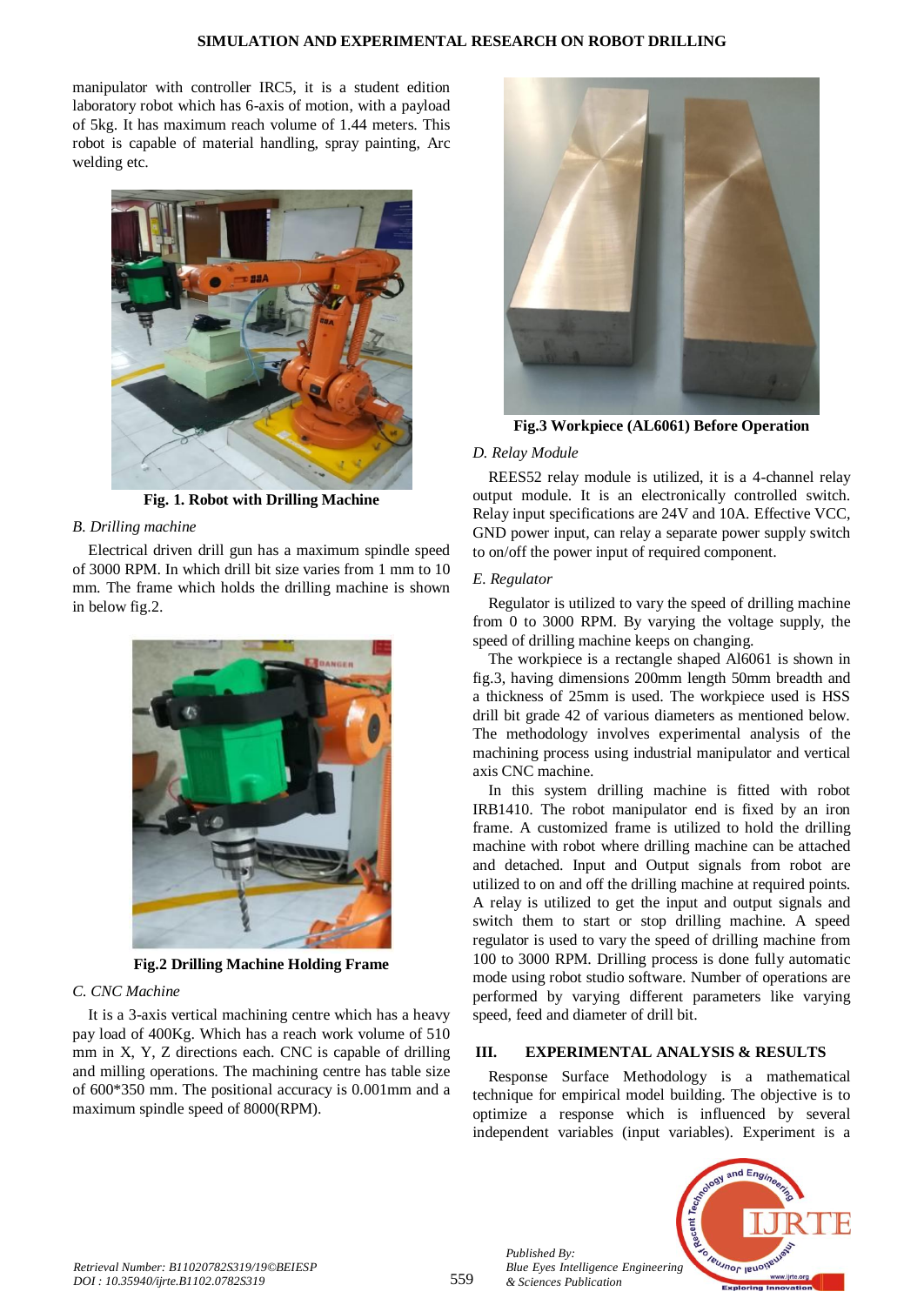series of tests, called runs, in which changes are made in the input variables in order to identify the reasons for changes in the output response. The application of Response Surface Methodology to design optimization is aimed at reducing the cost of expensive analysis methods and their associated numerical noise.

An important aspect of RSM is the design of experiments usually abbreviated as DoE. DoE parameters are shown in table I. Response surface are special standard experimental design that requires only a small number of experimental trials to find the main factors that effects on output. Response surface methodology experiments shown in table II.

|  |  |  | <b>TABLE I. DESIGN OF EXPERIMENTS</b> |
|--|--|--|---------------------------------------|
|--|--|--|---------------------------------------|

| <b>Process</b> | <b>Level 1</b> | Level 2   Level 3  Level 4  Level 5 |                               |          |      |
|----------------|----------------|-------------------------------------|-------------------------------|----------|------|
| parameter      | $(-2)$         | $(-1)$                              | $\boldsymbol{\left(0\right)}$ | $\bf(1)$ | (2)  |
| Y1             | 6              |                                     | 8                             |          | 10   |
| (mm)           |                |                                     |                               |          |      |
| Y2             |                |                                     |                               |          |      |
| (rpm)          | 2000           | 2200                                | 2400                          | 2600     | 2800 |
| Y3             |                |                                     |                               |          |      |
| (mm/min)       | 20             | 25                                  | 30                            | 35       | 40   |

Drill Bit (mm) = (Drill bit  $(y1)-8)/1$ 

Drilling speed (rpm) = (drilling speed(y2)-2400)/200 Drilling Feed(mm/min) = (Drilling Feed  $(y3)$ -30)/5



**Fig.4 Workpiece (AL6061) After Operation**

A comparative study has been done on the machining process in order to validate robotic drilling. A comparison is done between robot and conventional drilling. The below plot shows the comparison of roundness of the drilled hole of robot and CNC machine. It suggests that at low speed and moderate feed dimensions of the hole approach a good circle with a roundness of 0.02. Until the process reaches the steady state the force increases and gradually reduce at steady state. So optimum speed at a lower feed rate required to obtain higher dimensional accuracy. Delay would be a new parameter in robotic machining which would significantly affect the performance characteristics. As delay increases roundness of the hole increases.

## **TABLE II. RESPONSE SURFACE METHODOLOGY**

| <b>Experiments</b>      | <b>Y1</b>        | $\mathbf{Y2}$    | Y3               |
|-------------------------|------------------|------------------|------------------|
| $\mathbf{1}$            | $\mathbf{1}$     | $-1$             | $\,1\,$          |
| $\overline{2}$          | $\mathbbm{1}$    | $\mathbf 1$      | $-1$             |
| $\overline{\mathbf{3}}$ | $-1$             | $\mathbf{1}$     | $-1$             |
| $\overline{\mathbf{4}}$ | $\boldsymbol{0}$ | $\boldsymbol{0}$ | $\boldsymbol{0}$ |
| $\overline{\mathbf{5}}$ | $\overline{2}$   | $\overline{0}$   | $\boldsymbol{0}$ |
| 6                       | $\boldsymbol{0}$ | $\boldsymbol{0}$ | $\boldsymbol{0}$ |
| 7                       | $\mathbf 1$      | $-1$             | $\mathbf{1}$     |
| 8                       | $\boldsymbol{0}$ | $\boldsymbol{0}$ | $\overline{0}$   |
| $\overline{9}$          | $\mathbf{1}$     | $\mathbf 1$      | $\mathbf 1$      |
| 10                      | $\overline{0}$   | $-2$             | $\overline{0}$   |
| 11                      | $\boldsymbol{0}$ | $\boldsymbol{0}$ | $\boldsymbol{0}$ |
| 12                      | $\boldsymbol{0}$ | $\boldsymbol{0}$ | $-2$             |
| $\overline{13}$         | $\boldsymbol{0}$ | $\boldsymbol{0}$ | $\overline{c}$   |
| $\overline{14}$         | $\overline{0}$   | $\boldsymbol{0}$ | $\overline{0}$   |
| $\overline{15}$         | $-1$             | $-1$             | $\mathbf 1$      |
| 16                      | $\boldsymbol{0}$ | $\boldsymbol{0}$ | $\boldsymbol{0}$ |
| 17                      | $^{\rm -1}$      | $-1$             | $^{\rm -1}$      |
| 18                      | $-2$             | $\boldsymbol{0}$ | $\boldsymbol{0}$ |
| 19                      | $-1$             | $\mathbf{1}$     | $\mathbf 1$      |
| $\overline{20}$         | $\boldsymbol{0}$ | $\overline{c}$   | $\boldsymbol{0}$ |





The shows the comparison of surface roughness and roundness of the drilled holes of robot and CNC machine are shown in fig. 5 & 6. Surface Roughness is another important parameter to be investigated. Surface roughness effects the lead time of the product. A higher machining in higher lead time which reduces the surface roughness as surface finish increases. In the comparative study done between conventional and robotic drilling, the surface roughness of robotic drilling was greater than conventional machining. This is due to the fact that slight vibrations that is robot is having 6 DOF and 3 links in which vibration increases with addition of each link.



*Published By:*

*& Sciences Publication*